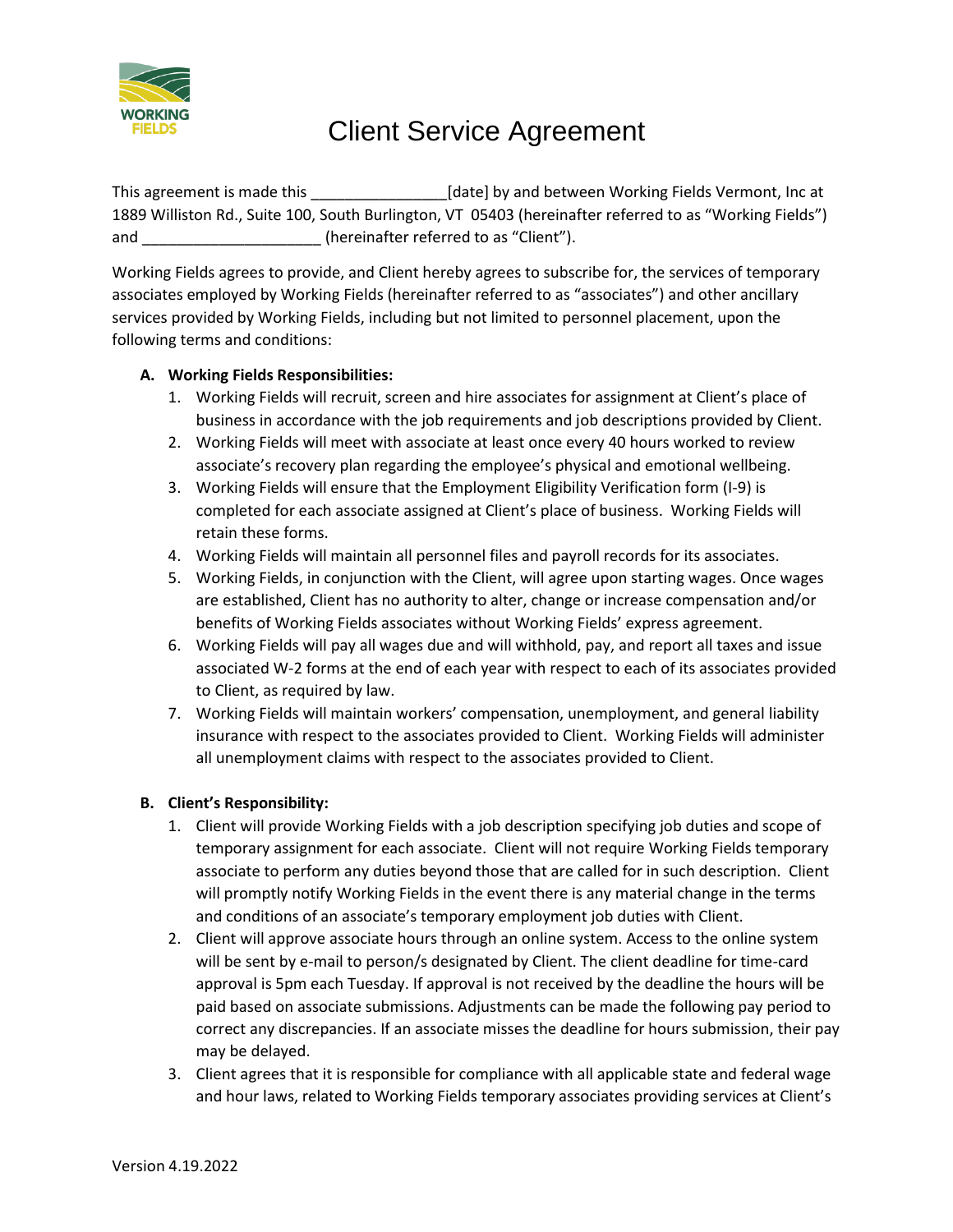

designated location(s), including, but not limited to, ensuring that all required rest and meal periods are taken by Working Fields temporary associates as required, that all record keeping requirements are complied with, that alternative workweek schedules, if applicable, are in compliance with state or federal law, and by not permitting Working Fields temporary associates to work hours in excess of hours reported to Working Fields for payment. To the extent Client violates this paragraph, Client will accept full responsibility for any loss or liability caused or incurred.

- 4. Client will exercise good judgment and management relating to the day-to-day supervision of Working Fields associates. Client will provide appropriate supervision and training, specifically tailored to the job requirements of Working Fields associates assigned to Client's worksite, including all safety and hazardous materials training.
- 5. Client will facilitate Working Fields compliance requirements with OSHA regulations. This includes a site visit, completion of a safety checklist, review of OSHA 300 logs for the last three years, the review of the disposition of past OSHA citations and a review of safety training protocols.
- 6. Client will provide a safe work environment for Working Fields associates including but not limited to maintaining its premises and work areas in compliance with all applicable health and safety laws and regulations.
- 7. Client will notify Working Fields immediately in the event of a work-related injury to a Working Fields associate. Client will notify Working Fields immediately in the event of a discrimination or sexual harassment complaint involving a Working Fields associate.
- 8. Client will notify Working Fields promptly if the Client should decide it no longer wishes to need the services of any particular Working Fields associate. Working Fields will be responsible for ending the assignment of the associate.

# **C. Other Terms and Conditions:**

Working Fields and Client agree to the following additional terms and conditions with respect to the provision of associates by Working Fields to Client:

- 1. Client acknowledges that Working Fields does not furnish insurance to cover damage or physical loss caused by the operation of any vehicle or machinery operated by Working Fields associates for Client's benefit or at the request of the Client. Client agrees to accept full responsibility for any claim arising from a Working Fields associate being asked by Client, or one of its supervisory associates, to operate machinery or equipment, or drive a vehicle, whether owned or rented by either Client or Working Fields associate. Client is prohibited from placing associates as forklift operators without providing training and ensuring certification.
- 2. Client agrees to assume sole and complete responsibility and hold Working Fields harmless, for any losses or claims that result from a Working Fields associate having been assigned by the Client responsibility for handling or possession of any cash, securities, or other valuables. Similarly, Client agrees to assume complete responsibility and hold Working Fields harmless for any losses or claims that result from a Working Fields associates having been entrusted by Client with any unattended property or premises.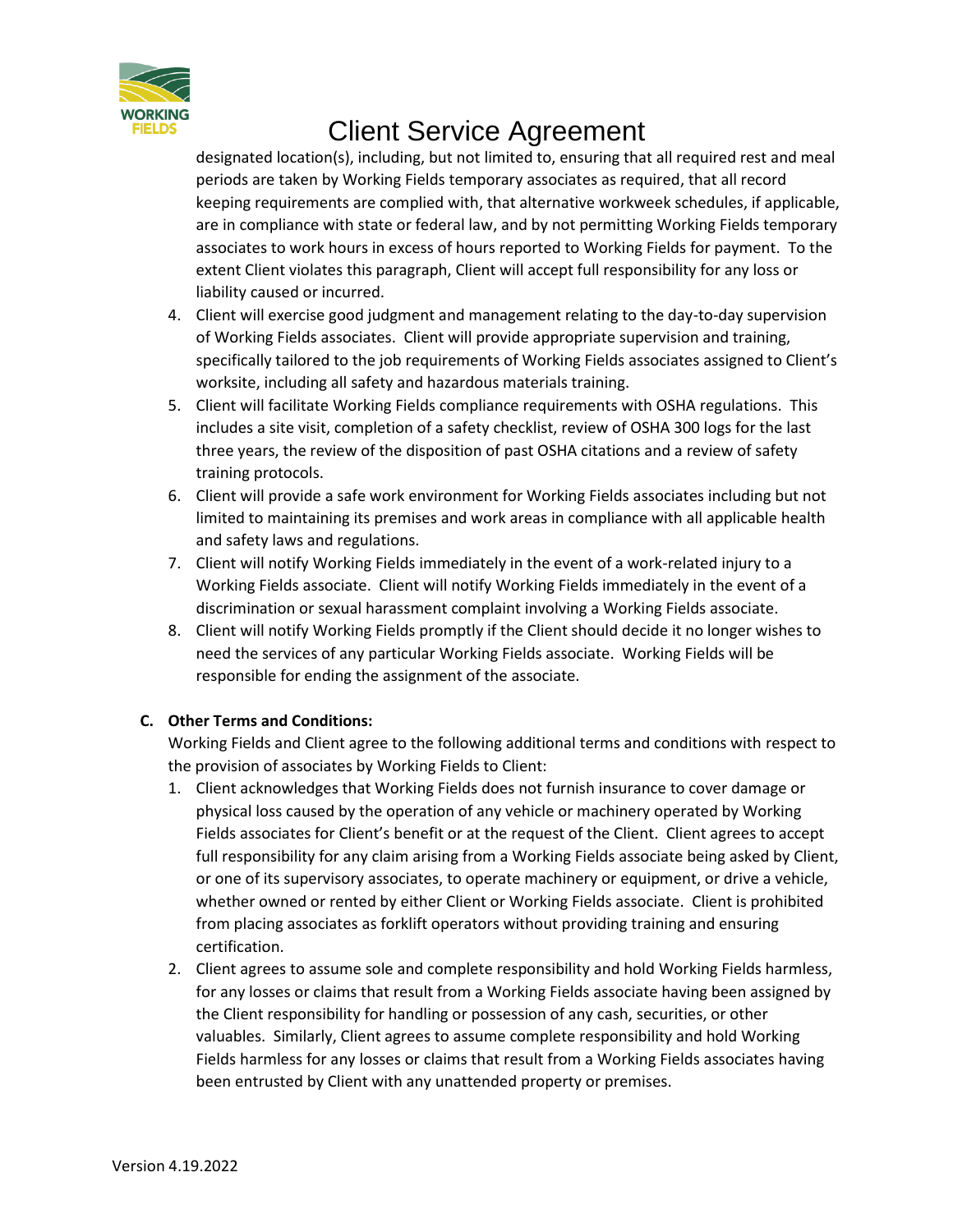

- 3. Client acknowledges that Working Fields does not maintain errors and omissions or professional liability insurance on associates that it provides to Client. Client agrees to review and approve all work performed by such associate prior to accepting the work. Client agrees that it will assume sole and complete responsibility, and hold Working Fields harmless, for any and all losses or claims that result from a Working Fields associate having rendered a professional opinion or committed any other alleged error or omission in the performance of his/her duties for Client.
- 4. Client agrees not to allow Working Fields associates to work offshore, on or above water, in or under the ground, off the ground or outside of the State without Working Fields express written consent.
- 5. It is understood and agreed that Client has granted Working Fields permission to use Client's name and logo in the Working Fields recruitment advertising and other recruiting efforts and activities.
- 6. Working Fields provides periodic e-mails with news and information about Working Fields and our community. Client will be added to the distribution and at any time may opt out.
- 7. Any use of subcontractors, including review, selection, and control, is exclusively the right of Working Fields.
- 8. Client and Working Fields understand and agree that Working Fields service rate shall be adjusted according to federal and state overtime laws, where applicable. In the event overtime pay, time-and-a-half, double-time, including holiday pay, is due to an Associate because of the number of hours worked in a workweek, Working Fields service rates shall increase accordingly. It is further understood and agreed that Working Fields reserves the right to adjust service rates to compensate for mandatory adjustments to FICA, FUTA, SUI, Workers' Compensation and any federal or state mandated programs or benefits.
- 9. Services may be adjusted at any time upon the mutual consent of Working Fields and Client, as reflected in writing.

# **D. Terms and Conditions of Payment**

#### 1. **Billing Terms**

An itemized invoice for temporary services, based on hours entered by Associates and approved by Client, will be delivered weekly by Working Fields to Client. The billing rates are as outlined in Exhibit A. Invoices are due and payable 15 days after the invoicing date. Payments received 10 or more days after the payment due date will be subject to a monthly finance charge of 1%. Invoices that are undisputed by Client for more than ten (10) days after the invoice date will be presumed correct.

#### 2. **Past Due Accounts**

If any account becomes past due, the entire unpaid balance of the invoice becomes immediately due and payable. Working Fields shall have the right to litigate in Civil Court in the State of Vermont all debt-collection matters. In the event collection action is initiated by Working Fields to collect such debt, or any portion thereof, Client agrees to pay any additional sums, including but not limited to, collection costs and attorney fees.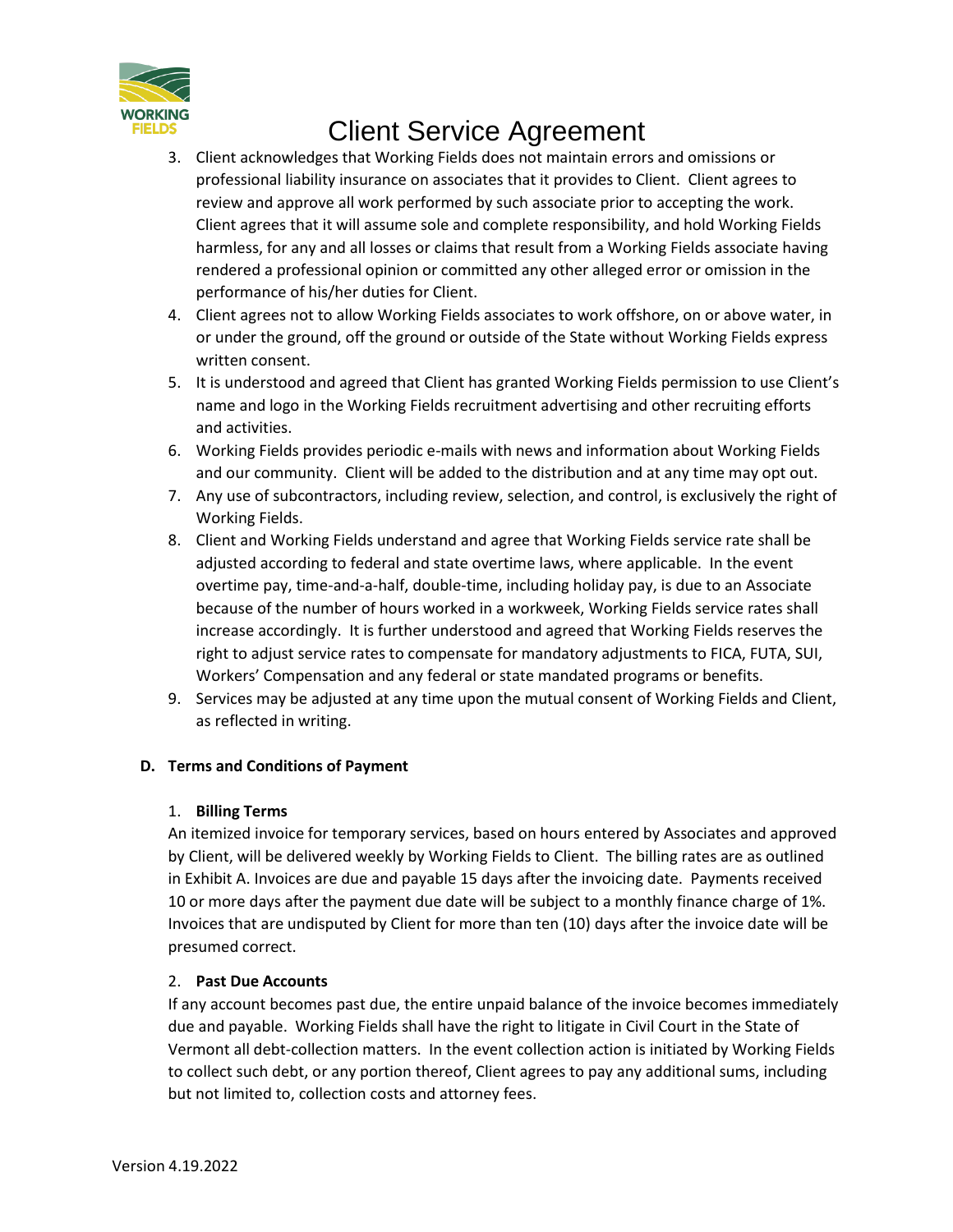

# **E. Conversion to Regular Full Time Status**

Client acknowledges that an ongoing contractual relationship exists between Working Fields and its temporary associates who are assigned to work with Client. Client agrees not to interfere or assist others to interfere with this relationship while Working Fields associates are on assignment with Client and for a period of 6 consecutive months past the ending date of assignment. Further, Client agrees that Associates presented to Client cannot be hired directly by Client for a period of six months after Associate has been presented to Client as a prospective Associate for assignment. If Client hires Associate directly the Client will be subject to the conversion charge as calculated in the next paragraph.

Client further acknowledges that Working Fields has incurred expenses associated with maintaining its temporary associates, such as advertising, recruiting, testing and reference checking. Client agrees that if Client wishes to transfer a Working Fields associate to its payroll, Client may do so only after associate has been billed to Client for a minimum of 720 regular time hours (excluding overtime) or by paying a cash settlement to Working Fields to calculated as follows: Client will pay the actual difference between the rate billed and the rate the Working Fields associate is paid for any hours that remain of those 720 hours. For example, if Client is billed \$22.50 per hour and Working Fields pays the temporary associate \$15 per hour, and if the associate has worked 400 hours, Client must pay a transition fee of \$2,400 (\$7.50 x 320 remaining hours).

#### **F. Guarantees**

- 1. If Working Fields is notified during the first four (4) hours of an associate's assignment that Client is not satisfied with the quality of work of the associate, Working Fields will provide a replacement associate and will not charge Client for the hours worked by associate.
- 2. If Working Fields sends a specified number of associates pursuant to Client's headcount request, and Client turns away some or all the associates without providing associate with work, Working Fields will invoice Client for four (4) hours for each requested associate turned away by Client.
- **G. Employment of Working Fields Placed Temporary Associates Through Another Agency** Within a six-month period after Associate completes assignment with Client, if the Client employs a Working Fields placed temporary associate through another temporary staffing agency without first providing Working Fields with a 30-day written notice, Client agrees to pay a fee of 10% of associate's annualized wages to Working Fields.

# **H. Representations and Qualifications**

- 1. This agreement and any attachments constitute the entire Agreement and neither the Agreement nor any amendment shall be valid or enforceable unless in writing and signed by authorized representatives of both parties.
- 2. All notices or other communications required or permitted to be given under this Agreement shall be directed to Working Fields at its offices at 1889 Williston Rd., Suite 100,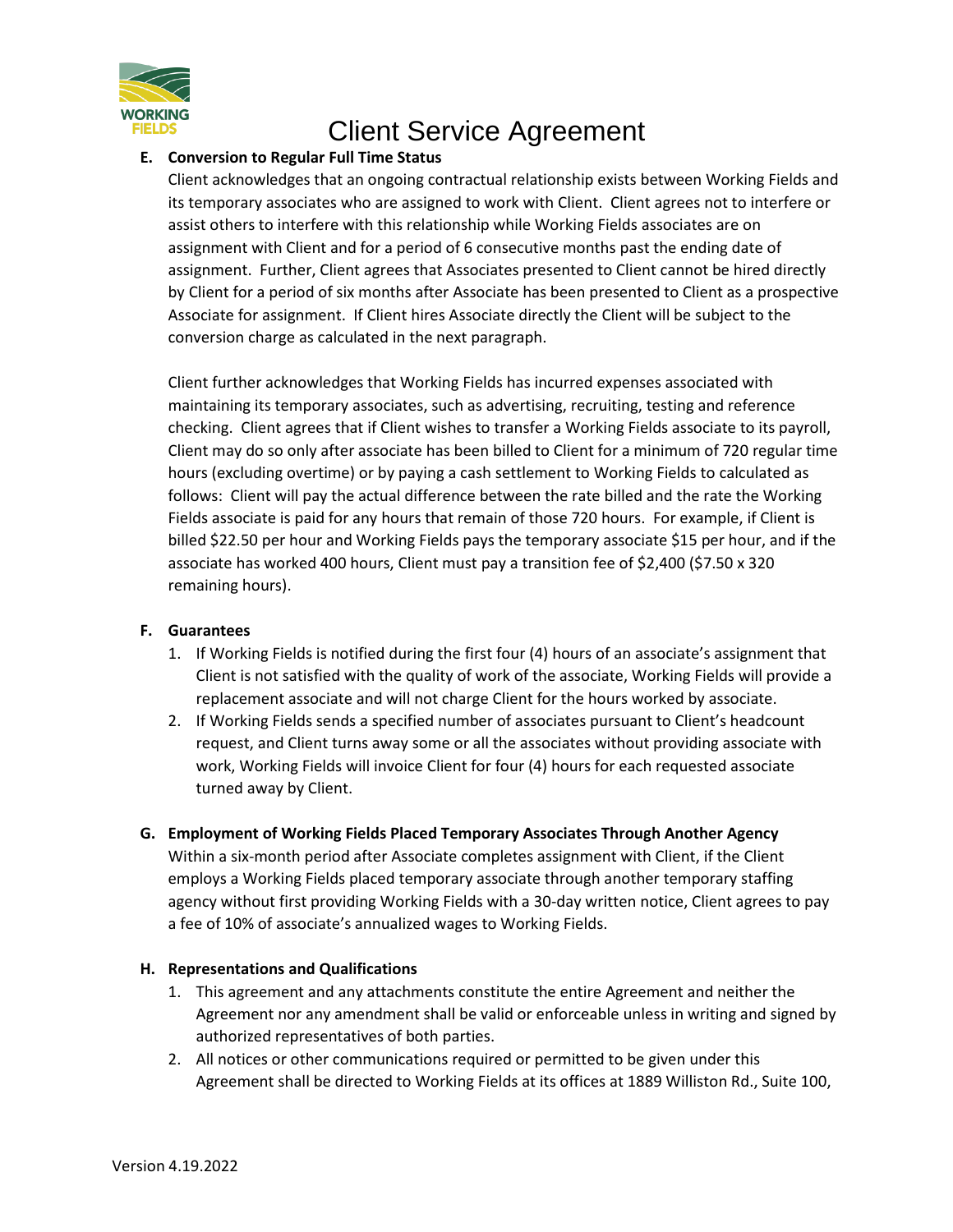

South Burlington, VT 05403, and to Client at its address as stated above, or any such other place as shall be specified by written notice given by either party.

3. Client acknowledges that Working Fields is an equal employment opportunity employer, and Client agrees that it will not harass, discriminate against or retaliate against any Working Fields associates based on race, religion, national origin, age, sex, disability, marital status or any other category protected by law. Client represents that it has in place policies prohibiting harassment in the workplace (including sexual harassment). Client further agrees not to engage in nor permit any agent of Client, vendor, contractor or other thirdparty at Client's worksite to engage in any practice that constitutes sexual harassment or other illegal harassment of Working Fields associates.

### **I. Termination of Services**

This agreement may be terminated by either party upon 30 days written notice to the other party or immediately upon the breach of any provision.

### **J. Agreements to Indemnify**

- 1. Client shall indemnify, defend, and hold harmless Working Fields from any and all losses (including court costs and attorneys' fees), and claims of any kind, which Working Fields may incur, or which may be claimed against Working Fields as a result of Client's material breach of any of its responsibilities under this Agreement; any alleged violation by Client of any federal, state, or local laws, including OSHA, at the worksite of Working Fields associates assigned to Client; and the acts, efforts or omissions of Working Fields associates while performing services for Client.
- 2. Working Fields shall hold harmless, indemnify, and defend Client and its employees, officers, and directors from losses or expenses incurred in connection with any workers' compensation claim or workers' compensation lawsuit brought by a Working Fields temporary associate arising from a work-related injury sustained while such temporary associate was working on assignment at Client. Client shall give Working Fields prompt notice of any such claim or lawsuit and shall cooperate with Working Fields and its counsel in the defense of such claim or lawsuit. Notwithstanding any provisions to the contrary, in no event will Working Fields be liable to Client for any special, incidental, indirect or consequential damages (including lost profits) arising out of this Agreement whether in an action for or arising out of breach of contract, tort, or any other cause of action.

# **K. Waiver**

Failure by either party at any time to require the performance of the other party or to claim a breach of any provision of this Agreement will not be considered a waiver of any subsequent breach or failure to perform under the terms of this Agreement.

#### **L. Governing Law**

This Agreement shall be governed by and construed in accordance with the laws of the State of Vermont. Any action to enforce or interpret this Agreement shall be brought in a court of competent jurisdiction in Vermont.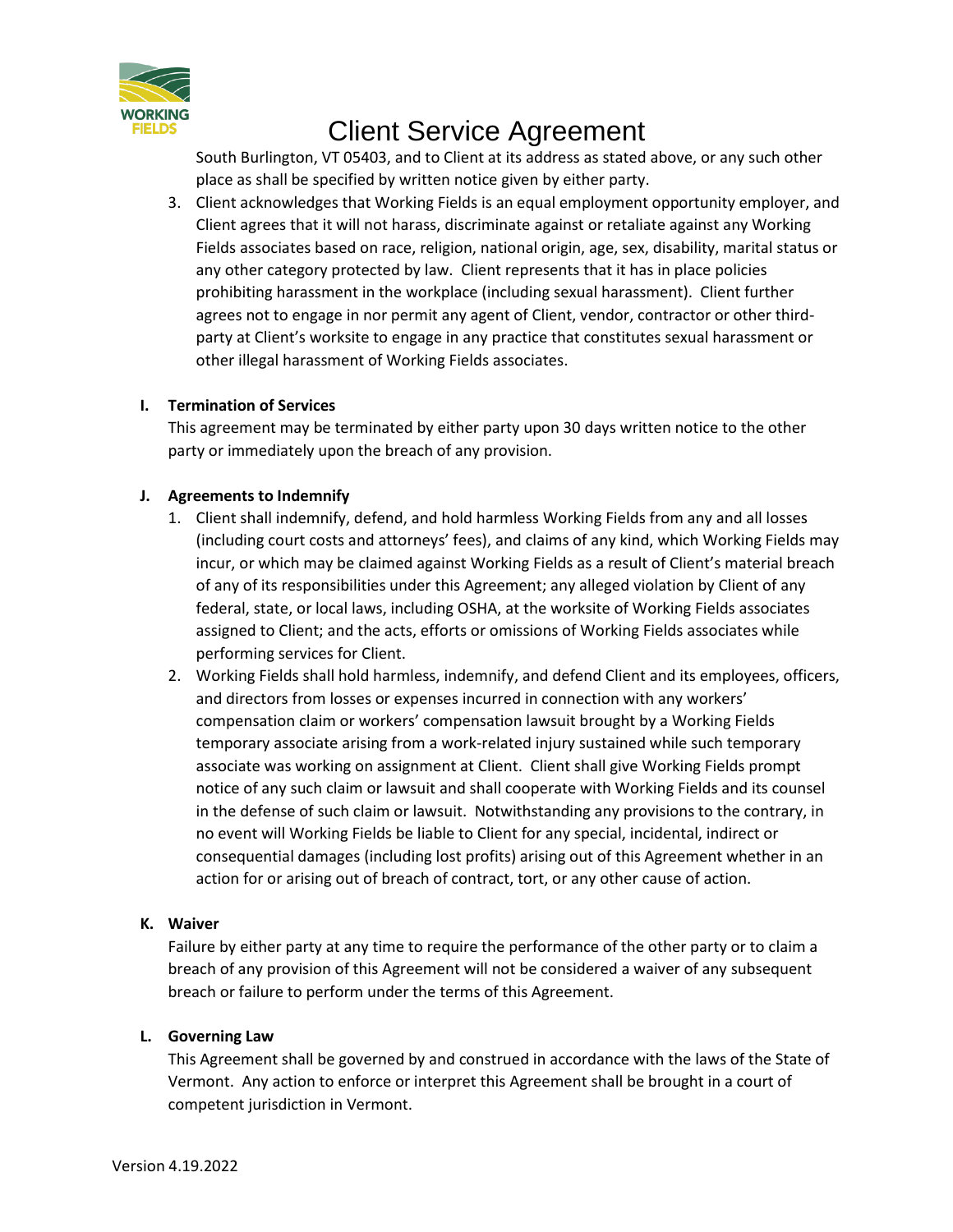

# M. **Partial Invalidity**

Should any provision of this Agreement be held to be invalid or unenforceable, the remaining provisions of this Agreement shall remain in full force and shall stand as if the unenforceable provisions did not exist.

**IN WITNESS WHEREOF,** Working Fields and Client have caused this Agreement to be executed on the date written above and effective on the "date" set forth below:

| <b>Accepted: Client</b> | <b>Accepted: Working Fields</b> |
|-------------------------|---------------------------------|
|                         |                                 |
|                         |                                 |
|                         |                                 |
|                         | Date:                           |